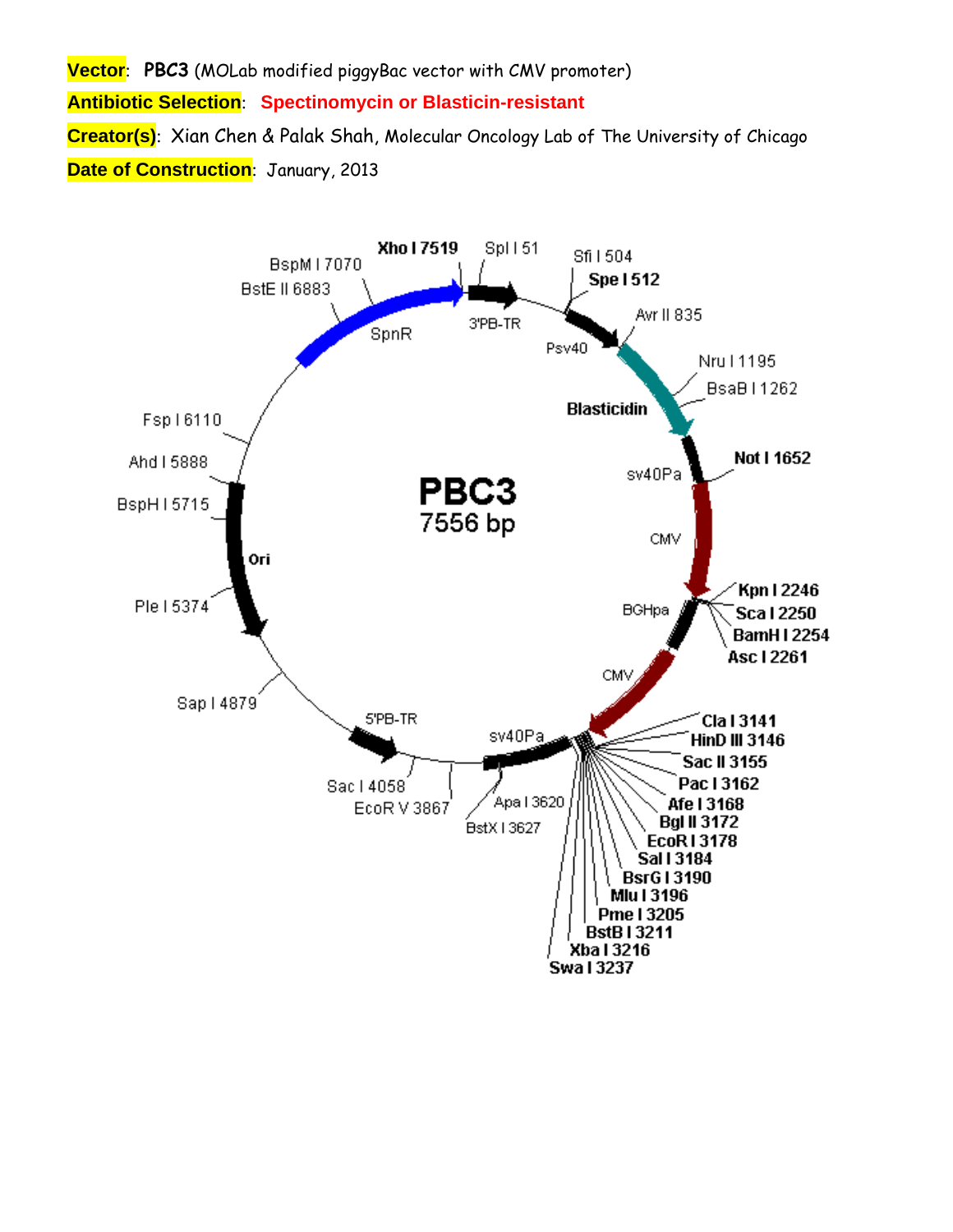## **PBC3 Vector Sequence**

*(Spectinomycin or Blasticin-resistant)* 

CTGCAGAACACGCAGCTAGATTAA**CCCTAGAAAGATAATCATATTGTGACGTACGTTAAAGATAATCATGCGTAAAATTGACGCATG** TGTTTTATCGGTCTGTATATCGAGGTTTATTTATTAATTTGAATAGATATTAAGTTTTATTATATTTACACTTACATACTAATAATA AATTCAACAAACAATTTATTTATGTTTATTTATTTATTAAAAAAAAACAAAAACTCAAAATTTCTTCTATAAAGTAACAAAACTTTT ATGAGGGACAGCCCCCCCCCAAAGCCCCCAGGGATGTAATTACGTCCCTCCCCCGCTAGGGGGCAGCAGCGAGCCGCCCGGGGCTCC GCTCCGGTCCGGCGCTCCCCCCGCATCCCCGAGCCGGCAGCGTGCGGGGACAGCCCGGGCACGGGGAAGGTGGCACGGGATCGCTTT CCTCTGAACGCTTCTCGCTGCTCTTTGAGCCTGCAGACACCTGGGGGGATACGGGGAAAAGGCCTCCACGGCCAGACTAGTAATGTG TGTCAGTTAGGGTGTGGAAAGTCCCCAGGCTCCCCAGCAGGCAGAAGTATGCAAAGCATGCATCTCAATTAGTCAGCAACCAGGTGT GGAAAGTCCCCAGGCTCCCCAGCAGGCAGAAGTATGCAAAGCATGCATCTCAATTAGTCAGCAACCATAGTCCCGCCCCTAACTCCG CCCATCCCGCCCCTAACTCCGCCCAGTTCCGCCCATTCTCCGCCCCATGGCTGACTAATTTTTTTTATTTATGCAGAGGCCGAGGCC GCCTCTGCCTCTGAGCTATTCCAGAAGTAGTGAGGAGGCTTTTTTGGAGGCCTAGGCTTTTGCAAAAAGCTCCCGGGAGCTTGTATA TCCATTTTCGGATCTGATCAGCACGTGTTGACAATTAATCATCGGCATAGTATATCGGCATAGTATAATACGACAAGGTGAGGAACT AAACCATGGCCAAGCCTTTGTCTCAAGAAGAATCCACCCTCATTGAAAGAGCAACGGCTACAATCAACAGCATCCCCATCTCTGAAG ACTACAGCGTCGCCAGCGCAGCTCTCTCTAGCGACGGCCGCATCTTCACTGGTGTCAATGTATATCATTTTACTGGGGGACCTTGTG CAGAACTCGTGGTGCTGGGCACTGCTGCTGCTGCGGCAGCTGGCAACCTGACTTGTATCGTCGCGATCGGAAATGAGAACAGGGGCA TCTTGAGCCCCTGCGGACGGTGCCGACAGGTGCTTCTCGATCTGCATCCTGGGATCAAAGCCATAGTGAAGGACAGTGATGGACAGC CGACGGCAGTTGGGATTCGTGAATTGCTGCCCTCTGGTTATGTGTGGGAGGGCTAAGCACTTCGTGGCCGAGGAGCAGGACTGACAC GTGCTACGAGATTTCGATTCCACCGCCGCCTTCTATGAAAGGTTGGGCTTCGGAATCGTTTTCCGGGACGCCGGCTGGATGATCCTC CAGCGCGGGGATCTCATGCTGGAGTTCTTCGCCCACCCCAACTTGTTTATTGCAGCTTATAATGGTTACAAATAAAGCAATAGCATC ACAAATTTCACAAATAAAGCATTTTTTTCACTGCATTCTAGTTGTGGTTTGTCCAAACTCATCAATGTATCTTATCATGTCTGGCGG CCGCTAATAGTAATCAATTACGGGGTCATTAGTTCATAGCCCATATATGGAGTTCCGCGTTACATAACTTACGGTAAATGGCCCGCC TGGCTGACCGCCCAACGACCCCCGCCCATTGACGTCAATAATGACGTATGTTCCCATAGTAACGCCAATAGGGACTTTCCATTGACG TCAATGGGTGGAGTATTTACGGTAAACTGCCCACTTGGCAGTACATCAAGTGTATCATATGCCAAGTACGCCCCCTATTGACGTCAA TGACGGTAAATGGCCCGCCTGGCATTATGCCCAGTACATGACCTTATGGGACTTTCCTACTTGGCAGTACATCTACGTATTAGTCAT CGCTATTACCATGGTGATGCGGTTTTGGCAGTACATCAATGGGCGTGGATAGCGGTTTGACTCACGGGGATTTCCAAGTCTCCACCC CATTGACGTCAATGGGAGTTTGTTTTGGCACCAAAATCAACGGGACTTTCCAAAATGTCGTAACAACTCCGCCCCATTGACGCAAAT GGGCGGTAGGCGTGTACGGTGGGAGGTCTATATAAGCAGAGCTGGTTTAGTGAACCGTCAGATCCGGTACC**AGTACTGGATCCGGCG CGCCGTT**GGCCGCTAAACCCGCTGATCAGCCTCGACTGTGCCTTCTAGTTGCCAGCCATCTGTTGTTTGCCCCTCCCCCGTGCCTTC CTTGACCCTGGAAGGTGCCACTCCCACTGTCCTTTCCTAATAAAATGAGGAAATTGCATCGCATTGTCTGAGTAGGTGTCATTCTAT TCTGGGGGGTGGGGTGGGGCAGGACAGCAAGGGGGAGGATTGGGAAGACAATAGCAGGCATGCTGGGGATGCGGTGGGCTCTATGGC TTCTGAGGCGGAAAGAACCAGGATCTGCTAGNTAATAGTAATCAATTACGGGGTCATTAGTTCATAGCCCATATATGGAGTTCCGCG TTACATAACTTACGGTAAATGGCCCGCCTGGCTGACCGCCCAACGACCCCCGCCCATTGACGTCAATAATGACGTATGTTCCCATAG TAACGCCAATAGGGACTTTCCATTGACGTCAATGGGTGGAGTATTTACGGTAAACTGCCCACTTGGCAGTACATCAAGTGTATCATA TGCCAAGTACGCCCCCTATTGACGTCAATGACGGTAAATGGCCCGCCTGGCATTATGCCCAGTACATGACCTTATGGGACTTTCCTA CTTGGCAGTACATCTACGTATTAGTCATCGCTATTACCATGGTGATGCGGTTTTGGCAGTACATCAATGGGCGTGGATAGCGGTTTG ACTCACGGGGATTTCCAAGTCTCCACCCCATTGACGTCAATGGGAGTTTGTTTTGGCACCAAAATCAACGGGACTTTCCAAAATGTC GTAACAACTCCGCCCCATTGACGCAAATGGGCGGTAGGCGTGTACGGTGGGAGGTCTATATAAGCAGAGCTGGTTTAGTGAACCGTC AGATCC**ATCGATAAGCTTCCGCGGTTAATTAAAGCGCT**agatctG**AATTCGTCGACTGTACAACGCGTGTTTAAACTTCGAATCTAG ATACGTACATATGATTTAAAT**GATCTAACTAACTAAACTTGTTTATTGCANCTTATAATGGTTACAAATAAAGCAATAGCATCACAA <mark>ATTTCACAAATAAAGCATTTTTTTCACTGCATTCTAGT</mark>TGTGGT<mark>TTGTCCAAACTCATCAATGTATCTTATCATGTCTGGAATGACT</mark> CAAATGATGTCAATTAGTCTATCAGAAGCTCATCTGGTCTCCCTTCCGGGGGACAAGACATCCCTGTTTAATATTTAAACAGCAGTG TTCCCAAACTGGGTTCTTATATCCCTTGCTCTGGTCAACCAGGTTGCAGGGTTTCCTGTCCTCACAGGAACGAAGTCCCTAAAGAAA CAGTGGCAGCCAGGTTTAGCCCCGGAATTGACTGGATTCCTTTTTTAGGGCCCATTGGTATGGCTTTTTCCCCGTATCCCCCCAGGT GTCTGCAGGCTCAAAGAGCAGCGAGAAGCGTTCAGAGGAAAGCGATCCCGTGCCACCTTCCCCGTGCCCGGGCTGTCCCCGCACGCT GCCGGCTCGGGGATGCGGGGGGAGCGCCGGACCGGAGCGGAGCCCCGGGCGGCTCGCTGCTGCCCCCTAGCGGGGGAGGGACGTAAT TACATCCCTGGGGGCTTTGGGGGGGGGCTGTCCCTGATATCTATAACAAGAAAATATATATATAATAAGTTATCACGTAAGTAGAAC ATGAAATAACAATATAATTATCGTATGAGTTAAATCTTAAAAGTCACGTAAAAGATAATCATGCGTCATTTTGACTCACGCGGTCGT TATAGTTCAAAATCAGTGACACTTACCGCATTGACAAGCACGCCTCACGGGAGCTCCAAGCGGCGACTGAGATGTCCTAAATGCACA GCGACGGATTCGCGCTATTTAGAAAGAGAGAGCAATATTTCAAGAATG**CATGCGTCAATTTTACGCAGACTATCTTTCTAGGG**TTAA TCTAGCTGCATCAGGATCATATCGTCGGGTCTTTTTTCATCGCCCAAGCTGGCGCTATCTGGGCATCGGGGAGGAAGAAGCCCGTGC CTTTTCCCGCGAGGTTGAAGCGGCATGGAAAGAGTTTGCCGAGGATGACTGCTGCTGCATTGACGTTGAGCGAAAACGCACGTTTAC CATGATGATTCGGGAAGGTGTGGCCATGCACGCCTTTAACGGTGAACTGTTCGTTCAGGCCACCTGGGATACCAGTTCGTCGCGGCT TTTCCGGACACAGTTCCGGATGGTCAGCCCGAAGCGCATCAGCAACCCGAACAATACCGGCGACAGCCGGAACTGCCGTGCCGGTGT GCAGATTAATGACAGCGGTGCGGCGCTGGGATATTACGTCAGCGAGGACGGGTATCCTGGCTGGATGCCGCAGAAATGGACATGGAT ACCCCGTGAGTTACCCGGCGGGCGCGCTTGGCGTAATCATGGTCATAGCTGTTTCCTGTGTGAAATTGTTATCCGCTCACAATTCCA CACAACATACGAGCCGGAAGCATAAAGTGTAAAGCCTGGGGTGCCTAATGAGTGAGCTAACTCACATTAATTGCGTTGCGCTCACTG CCCGCTTTCCAGTCGGGAAACCTGTCGTGCCAGCTGCATTAATGAATCGGCCAACGCGCGGGGAGAGGCGGTTTGCGTATTGGGCGC TCTTCCGCTTCCTCGCTCACTGACTCGCTGCGCTCGGTCGTTCGGCTGCGGCGAGCGGTATCAGCTCACTCAAAGGCGGTAATACGG TTATCCACAGAATCAGGGGATAACGCAGGAAAGAACATGTGAGCAAAAGGCCAGCAAAAGGCCAGGAACCGTAAAAAGGCCGCGTTG CTGGCGTTTTTCCATAGGCTCCGCCCCCCTGACGAGCATCACAAAAATCGACGCTCAAGTCAGAGGTGGCGAAACCCGACAGGACTA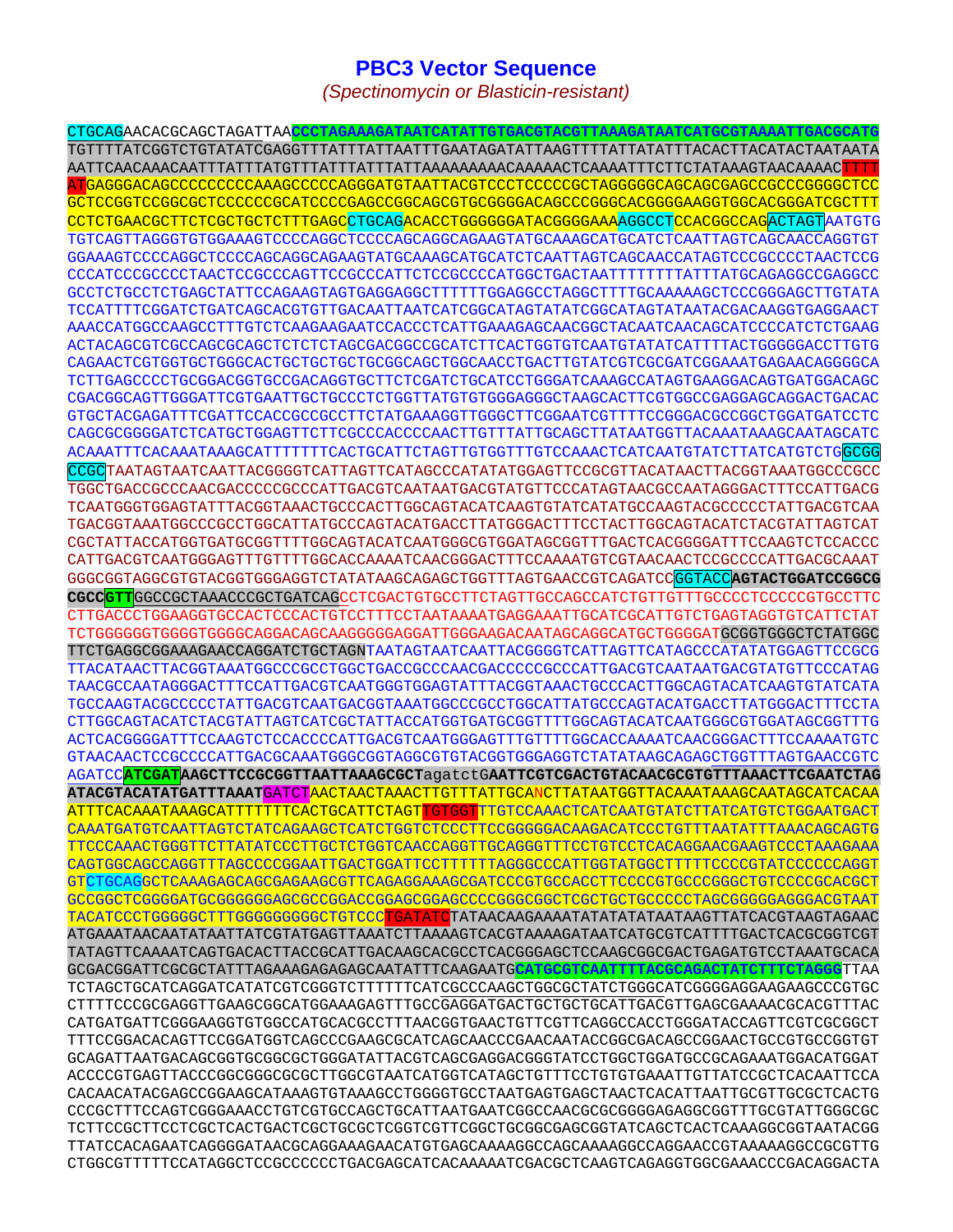TAAAGATACCAGGCGTTTCCCCCTGGAAGCTCCCTCGTGCGCTCTCCTGTTCCGACCCTGCCGCTTACCGGATACCTGTCCGCCTTT CTCCCTTCGGGAAGCGTGGCGCTTTCTCATAGCTCACGCTGTAGGTATCTCAGTTCGGTGTAGGTCGTTCGCTCCAAGCTGGGCTGT GTGCACGAACCCCCCGTTCAGCCCGACCGCTGCGCCTTATCCGGTAACTATCGTCTTGAGTCCAACCCGGTAAGACACGACTTATCG CCACTGGCAGCAGCCACTGGTAACAGGATTAGCAGAGCGAGGTATGTAGGCGGTGCTACAGAGTTCTTGAAGTGGTGGCCTAACTAC GGCTACACTAGAAGGACAGTATTTGGTATCTGCGCTCTGCTGAAGCCAGTTACCTTCGGAAAAAGAGTTGGTAGCTCTTGATCCGGC AAACAAACCACCGCTGGTAGCGGTGGTTTTTTTGTTTGCAAGCAGCAGATTACGCGCAGAAAAAAAGGATCTCAAGAAGATCCTTTG ATCTTTTCTACGGGGTCTGACGCTCAGTGGAACGAAAACTCACGTTAAGGGATTTTGGTCATGAGATTATCAAAAAGGATCTTCACC TAGATCCTTTTAAATTAAAAATGAAGTTTTAAATCAATCTAAAGTATATATGAGTAAACTTGGTCTGACAGTTACCAATGCTTAATC AGTGAGGCACCTATCTCAGCGATCTGTCTATTTCGTTCATCCATAGTTGCCTGACTCCCCGTCGTGTAGATAACTACGATACGGGAG GGCTTACCATCTGGCCCCAGTGCTGCAATGATACCGCGAGACCCACGCTCACCGGCTCCAGATTTATCAGCAATAAACCAGCCAGCC GGAAGGGCCGAGCGCAGAAGTGGTCCTGCAACTTTATCCGCCTCCATCCAGTCTATTAATTGTTGCCGGGAAGCTAGAGTAAGTAGT TCGCCAGTTAATAGTTTGCGCAACGTTGTTGCCATTGCTACAGGCATCGTGGTGTCACGCTCGTCGTTTGGTATGGCTTCATTCAGC TCCGGTTCCCAACGATCAAGGCGAGTTACATGATCCCCCATGTTGTGCAAAAAAGCGGTTAGCTCCTTCGGTCCTCCGATCGTTGTC AGAAGTAAGTTGGCCGCAGTGTTATCACTCATGGTTATGGCAGCACTGCATAATTCTCTTACTGTCATGCCATCCGTAAGATGCTTT TCTGTGACTGGTGAGTGTACCAGCCAGGACAGAAATGCCTCGACTTCGCTGCTACCCAAGGTTGCCGGGTGACGCACACCGTGGAAA CGGATGAAGGCACGAACCCAGTGGACATAAGCCTGTTCGGTTCGTAAGCTGTAATGCAAGTAGCGT**ATG**CGCTCACGCAACTGGTCC AGAACCTTGACCGAACGCAGCGGTGGTAACGGCGCAGTGGCGGTTTTCATGGCTTGTTATGACTGTTTTTTTGGGGTACAGTCTATG CCTCGGGCATCCAAGCAGCAAGCGCGTTACGCCGTGGGTCGATGTTTGATGTTATGGAGCAGCAACGATGTTACGCAGCAGGGCAGT CGCCCTAAAACAAAGTTAAACATTATGAGGGAAGCGGTGATCGCCGAAGTATCGACTCAACTATCAGAGGTAGTTGGCGTCATCGAG CGCCATCTCGAACCGACGTTGCTGGCCGTACATTTGTACGGCTCCGCAGTGGATGGCGGCCTGAAGCCACACAGTGATATTGATTTG CTGGTTACGGTGACCGTAAGGCTTGATGAAACAACGCGGCGAGCTTTGATCAACGACCTTTTGGAAACTTCGGCTTCCCCTGGAGAG AGCGAGATTCTCCGCGCTGTAGAAGTCACCATTGTTGTGCACGACGACATCATTCCGTGGCGTTATCCAGCTAAGCGCGAACTGCAA TTTGGAGAATGGCAGCGCAATGACATTCTTGCAGGTATCTTCGAGCCAGCCACGATCGACATTGATCTGGCTATCTTGCTGACAAAA GCAAGAGAACATAGCGTTGCCTTGGTAGGTCCAGCGGCGGAGGAACTCTTTGATCCGGTTCCTGAACAGGATCTATTTGAGGCGCTA AATGAAACCTTAACGCTATGGAACTCGCCGCCCGACTGGGCTGGCGATGAGCGAAATGTAGTGCTTACGTTGTCCCGCATTTGGTAC AGCGCAGTAACCGGCAAAATCGCGCCGAAGGATGTCGCTGCCGACTGGGCAATGGAGCGCCTGCCGGCCCAGTATCAGCCCGTCATA CTTGAAGCTAGACAGGCTTATCTTGGACAAGAAGAAGATCGCTTGGCCTCGCGCGCAGATCAGTTGGAAGAATTTGTCCACTACGTG AAAGGCGAGATCACCAAGGTAGTCGGCAAATAACCCTCGAGCCACCCA**TGA**CCAAAATCCCTTAACGTGAGTTA

## **Unique enzymes in PBC3:**

| BsiW I      | C`GTAC, G        | 51   |
|-------------|------------------|------|
| Spl I       | C`GTAC, G        | 51   |
| Sfi I       | GGCCN, NNN`NGGCC | 504  |
| Spe I       | A`CTAG, T        | 512  |
| Avr II      | C`CTAG, G        | 835  |
| PpuM I      | RG`GWC, CY       | 1123 |
| Nru I       | $TCG$ $CGA$      | 1195 |
| BsaB I      | GATNN NNATC      | 1262 |
| Not I       | GC `GGCC, GC     | 1652 |
| Acc65 I     | G`GTAC, C        | 2242 |
| Asp718      | G`GTAC, C        | 2242 |
| Kpn I       | G, GTAC`C        | 2246 |
| Sca I       | AGT   ACT        | 2250 |
| BamH I      | G`GATC, C        | 2254 |
| Asc I       | GG`CGCG, CC      | 2261 |
| Cla I       | AT CG, AT        | 3141 |
| HinD III    | A`AGCT, T        | 3146 |
| Sac II      | CC, GC `GG       | 3155 |
| Pac I       | TTA, AT`TAA      | 3162 |
| Afe I       | AGC GCT          | 3168 |
| Eco47 III   | $AGC$ GCT        | 3168 |
| Bql II      | A`GATC, T        | 3172 |
| EcoR I      | G`AATT, C        | 3178 |
| Sal I       | G`TCGA, C        | 3184 |
| Acc I       | GT `MK, AC       | 3185 |
| BsrG I      | T`GTAC, A        | 3190 |
| Mlu I       | A`CGCG, T        | 3196 |
| Pme I       | CTTT   AAAC      | 3205 |
| BsiC I      | TT `CG, AA       | 3211 |
| BstB I      | TT `CG, AA       | 3211 |
| Xba I       | T`CTAG, A        | 3216 |
| Swa I       | ATTT   AAAT      | 3237 |
| ECON I      | CCTNN `N, NNAGG  | 3611 |
| Bsp120<br>Ι | G`GGCC, C        | 3616 |
| Apa I       | G, GGCC `C       | 3620 |
| BstX I      | CCAN, NNNN `NTGG | 3627 |
| ECOR V      | GAT ATC          | 3867 |
| Sac I       | G, AGCT`C        | 4058 |
| Sap I       | GCTCTTC 8/11     | 4879 |
| Ear<br>Ι    | CTCTTC 7/10      | 4879 |

| Ple I     | GAGTC 9/10             | 5374 |
|-----------|------------------------|------|
| BspH I    | T CATG, A              | 5715 |
| Ahd I     | GACNN, N`NNGTC         | 5888 |
| Fsp I     | TGC GCA                | 6110 |
| Psp1406 I | AA`CG, TT              | 6114 |
| BstE II   | G`GTNAC.C              | 6883 |
| BspM I    | ACCTGC 10/14           | 7070 |
| PaeR7 I   | C`TCGA, G              | 7519 |
| Xho I     | C`TCGA, G              | 7519 |
|           | Number of enzymes = 49 |      |

## **The following enzymes do not cut in PBC3:**

| Afl IT    | Age I   | Bbe T | BsmB T | Bsp1286 I |
|-----------|---------|-------|--------|-----------|
| Bst1107 I | Bsu36 T | Ehe T | Fse I  | Hpa I     |
| Kas I     | Mun T   | Nar T | Nhe T  | Pf1M T    |

## **PBC3: sites sorted by name:**

| Aat II  | (8)  | 1776 | 1829 | 1912 | 2098 |
|---------|------|------|------|------|------|
|         |      | 2674 | 2727 | 2810 | 2996 |
| Acc I   | (1)  | 3185 |      |      |      |
| Acc65 I | (1)  | 2242 |      |      |      |
| Aci I   | (90) | 315  | 336  | 348  | 370  |
|         |      | 393  | 683  | 695  | 704  |
|         |      | 716  | 726  | 737  | 783  |
|         |      | 1083 | 1165 | 1232 | 1416 |
|         |      | 1419 | 1485 | 1651 | 1655 |
|         |      | 1709 | 1737 | 1749 | 1763 |
|         |      | 1930 | 2021 | 2054 | 2158 |
|         |      | 2179 | 2273 | 2282 | 2508 |
|         |      | 2532 | 2607 | 2635 | 2647 |
|         |      | 2661 | 2828 | 2919 | 2952 |
|         |      | 3056 | 3077 | 3152 | 3154 |
|         |      | 3734 | 3757 | 3779 | 3791 |
|         |      | 3812 | 3996 | 4029 | 4063 |
|         |      | 4271 | 4284 | 4433 | 4540 |
|         |      | 4545 | 4593 | 4630 | 4685 |
|         |      | 4788 | 4844 | 4854 | 4878 |
|         |      | 4921 | 4928 | 4949 | 5040 |
|         |      | 5068 | 5195 | 5214 | 5335 |
|         |      | 5445 | 5580 | 5589 | 5951 |
|         |      |      |      |      |      |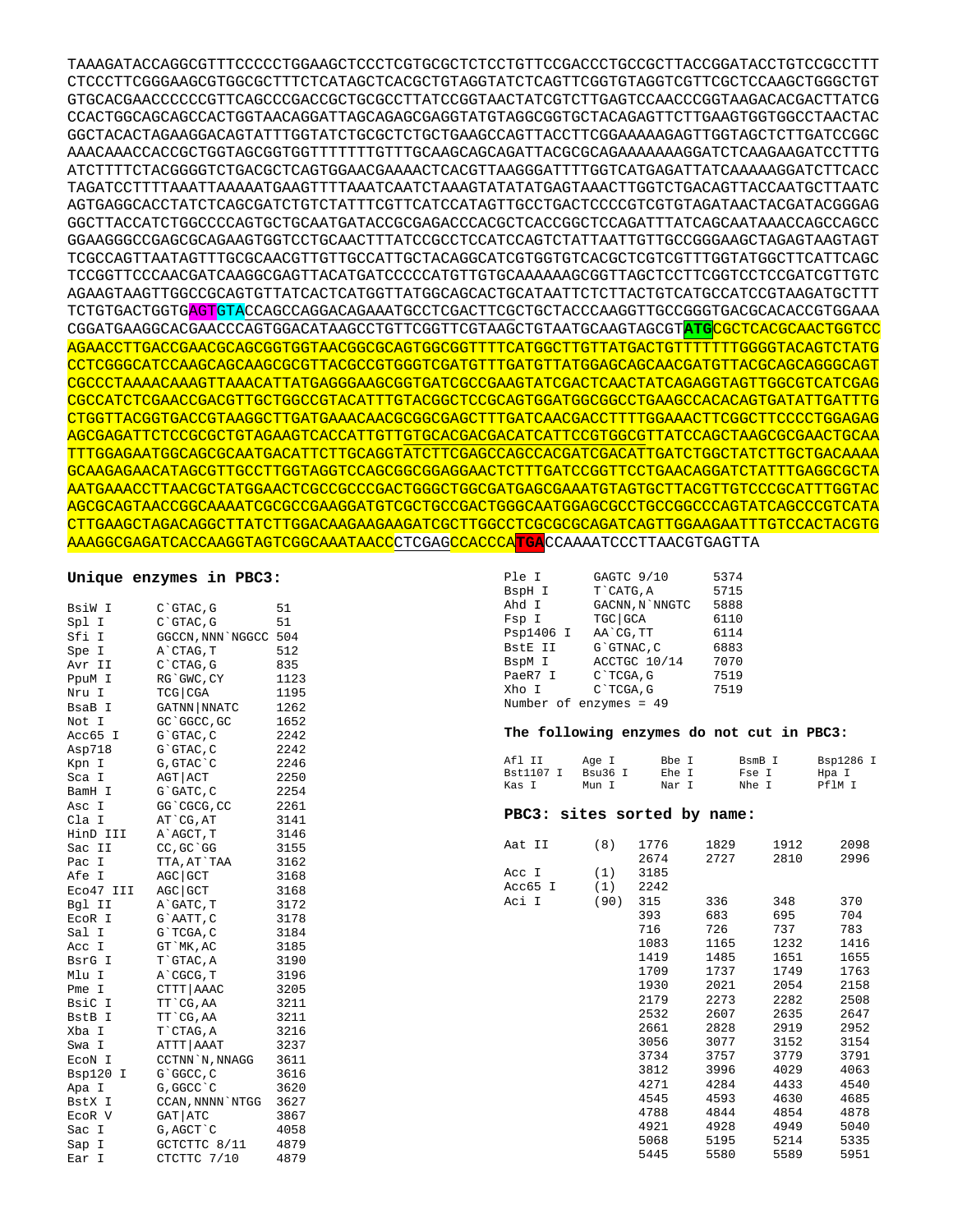|         |      | 6042 | 6233 | 6279 | 6546 |          |      | 3440 | 3588 | 3649 | 3722 |
|---------|------|------|------|------|------|----------|------|------|------|------|------|
|         |      | 6566 | 6734 | 6831 | 6843 |          |      | 3785 | 3786 | 3835 | 3836 |
|         |      | 6910 | 6973 | 7169 | 7172 |          |      | 4303 | 4414 | 4734 | 5155 |
|         |      | 7250 | 7297 |      |      |          |      | 6408 | 6431 | 6614 | 6645 |
| Afe I   | (1)  | 3168 |      |      |      |          |      | 6952 | 7016 | 7155 | 7497 |
| Afl III | (4)  | 894  | 1390 | 3196 | 4995 | BsaW I   | (9)  | 352  | 2239 | 3773 | 4441 |
| Aha II  | (10) | 1461 | 1773 | 1826 | 1909 |          |      | 4453 | 5201 | 5348 | 6179 |
|         |      | 2095 | 2671 | 2724 | 2807 |          |      | 7189 |      |      |      |
|         |      | 2993 | 6777 |      |      | BseR I   | (2)  | 831  | 1391 |      |      |
| Ahd I   | (1)  | 5888 |      |      |      | Bsg I    | (2)  | 1151 | 4545 |      |      |
| Alu I   | (29) | 16   | 799  | 853  | 863  | BsiC I   | (1)  | 3211 |      |      |      |
|         |      | 1066 | 1171 | 1535 | 2217 | BsiE I   | (8)  | 1083 | 1199 | 1655 | 4000 |
|         |      | 3115 | 3148 | 3422 | 4056 |          |      | 4911 | 5335 | 6258 | 7104 |
|         |      | 4182 | 4225 | 4660 | 4755 | BsiHKA I | (3)  | 4058 | 5313 | 7002 |      |
|         |      | 4819 | 4937 | 5163 | 5253 | BsiW I   | (1)  | 51   |      |      |      |
|         |      | 5299 | 5556 | 6077 | 6177 | Bsm I    | (3)  | 1600 | 3336 | 4140 |      |
|         |      | 6240 | 6487 | 6917 | 7031 | BsmA I   | (5)  | 982  | 2084 | 2982 | 3435 |
|         |      | 7403 |      |      |      |          |      | 5950 |      |      |      |
| Alw I   | (20) | 434  | 888  | 1278 | 1469 | BsmF I   | (20) | 281  | 291  | 410  | 529  |
|         |      | 1496 | 2232 | 2250 | 2261 |          |      | 601  | 665  | 1136 | 1472 |
|         |      | 2552 | 3130 | 3694 | 4198 |          |      | 1826 | 1977 | 2145 | 2724 |
|         |      | 5557 | 5643 | 5643 | 5740 |          |      | 2875 | 3043 | 3458 | 3541 |
|         |      | 5741 | 6205 | 7182 | 7211 |          |      | 3715 | 3834 | 3844 | 7279 |
| AlwN I  | (2)  | 2548 | 5411 |      |      | BsoF I   | (58) | 14   | 326  | 329  | 336  |
| Apa I   | (1)  | 3620 |      |      |      |          |      | 387  | 454  | 783  | 1064 |
| ApaL I  | (2)  | 5309 | 6998 |      |      |          |      | 1083 | 1157 | 1160 | 1163 |
| Apo I   | (6)  | 175  | 233  | 1570 | 3178 |          |      | 1166 | 1169 | 1333 | 1419 |
|         |      | 3306 | 7466 |      |      |          |      | 1533 | 1652 | 1655 | 2273 |
| Asc I   | (1)  | 2261 |      |      |      |          |      | 3575 | 3674 | 3741 | 3792 |
| Ase I   | (6)  | 122  | 906  | 4531 | 4766 |          |      | 3799 | 3802 | 4064 | 4183 |
|         |      | 4825 | 6060 |      |      |          |      | 4285 | 4316 | 4319 | 4434 |
| Asp718  | (1)  | 2242 |      |      |      |          |      | 4546 | 4593 | 4820 | 4901 |
| Ava I   | (9)  | 339  | 377  | 403  | 856  |          |      | 4919 | 4922 | 5040 | 5195 |
|         |      | 3722 | 3748 | 3786 | 6615 |          |      | 5338 | 5403 | 5406 | 5612 |
|         |      | 7519 |      |      |      |          |      | 5940 | 6279 | 6306 | 6401 |
| Ava II  | (7)  | 355  | 1123 | 3771 | 6026 |          |      | 6544 | 6629 | 6673 | 6689 |
|         |      | 6248 | 6522 | 7163 |      |          |      | 6844 | 6911 | 7061 | 7170 |
| Avr II  | (1)  | 835  |      |      |      |          |      | 7250 | 7347 |      |      |
| BamH I  | (1)  | 2254 |      |      |      | Bsp120 I | (1)  | 3616 |      |      |      |
| Ban I   | (7)  | 1238 | 2116 | 2242 | 2364 | BspH I   | (1)  | 5715 |      |      |      |
|         |      | 3014 | 4739 | 5836 |      | BspM I   | (1)  | 7070 |      |      |      |
| Ban II  | (6)  | 347  | 1228 | 2517 | 3620 | BspM II  | (2)  | 4441 | 4453 |      |      |
|         |      | 3786 | 4058 |      |      | Bsr I    | (23) | 721  | 1097 | 1121 | 1947 |
| Bbs I   | (2)  | 1049 | 2488 |      |      |          |      | 2247 | 2255 | 2845 | 3493 |
| Bbv I   | (18) | 25   | 337  | 340  | 398  |          |      | 3603 | 4424 | 4796 | 5402 |
|         |      | 1075 | 1180 | 1544 | 3586 |          |      | 5415 | 5529 | 5935 | 6053 |
|         |      | 3685 | 5414 | 5417 | 5623 |          |      | 6096 | 6363 | 6458 | 6523 |
|         |      | 6317 | 6555 | 6640 | 6684 |          |      | 7261 | 7357 | 7379 |      |
|         |      | 6700 | 7072 |      |      | BsrB I   | (4)  | 350  | 3779 | 4687 | 4928 |
| Bbv II  | (2)  | 1048 | 2487 |      |      | BsrD I   | (4)  | 5949 | 6123 | 7072 | 7365 |
| Bcl I   | (3)  | 886  | 2286 | 6921 |      | BsrG I   | (1)  | 3190 |      |      |      |
| Bcn I   | (17) | 341  | 342  | 405  | 406  | BssH II  | (3)  | 2261 | 4634 | 7447 |      |
|         |      | 858  | 859  | 1458 | 3442 | BssS I   | (2)  | 1138 | 5168 |      |      |
|         |      | 3591 | 3724 | 3725 | 3788 | BstB I   | (1)  | 3211 |      |      |      |
|         |      | 3789 | 4628 | 5376 | 6072 | BstE II  | (1)  | 6883 |      |      |      |
|         |      | 6419 |      |      |      | BstN I   | (24) | 291  | 477  | 549  | 604  |
| Bfa I   | (19) | 17   | 28   | 318  | 513  |          |      | 621  | 1268 | 1741 | 1934 |
|         |      | 836  | 1073 | 1605 | 2308 |          |      | 2358 | 2543 | 2639 | 2832 |
|         |      | 2552 | 3170 | 3217 | 3341 |          |      | 3521 | 3579 | 3651 | 3837 |
|         |      | 3809 | 4168 | 4179 | 5490 |          |      | 4415 | 4582 | 4735 | 5023 |
|         |      | 5743 | 6078 | 7404 |      |          |      | 5144 | 5157 | 6377 | 6954 |
| Bgl I   | (9)  | 504  | 1741 | 1863 | 1934 | BstU I   | (24) | 1195 | 1485 | 1711 | 2263 |
|         |      | 2639 | 2761 | 2832 | 6008 |          |      | 2609 | 3154 | 3198 | 3996 |
|         |      | 7355 |      |      |      |          |      | 4102 | 4273 | 4433 | 4636 |
| Bgl II  | (1)  | 3172 |      |      |      |          |      | 4842 | 4844 | 5042 | 5623 |
| Blp I   | (2)  | 1359 | 7032 |      |      |          |      | 5953 | 6637 | 6910 | 6975 |
| Bpm I   | (4)  | 1463 | 1520 | 5958 | 6975 |          |      | 7038 | 7331 | 7447 | 7449 |
| Bsa I   | (2)  | 3436 | 5949 |      |      | BstX I   | (1)  | 3627 |      |      |      |
| BsaA I  | (8)  | 895  | 1393 | 1991 | 2889 | BstY I   | (12) | 881  | 1489 | 2236 | 2254 |
|         |      | 3224 | 3905 | 3963 | 7480 |          |      | 2545 | 3134 | 3172 | 5636 |
| BsaB I  | (1)  | 1262 |      |      |      |          |      | 5647 | 5733 | 5745 | 7204 |
| BsaH I  | (10) | 1461 | 1773 | 1826 | 1909 | Cac8 I   | (44) | 333  | 384  | 391  | 467  |
|         |      | 2095 | 2671 | 2724 | 2807 |          |      | 562  | 581  | 634  | 653  |
|         |      | 2993 | 6777 |      |      |          |      | 1059 | 1173 | 1465 | 1737 |
| BsaJ I  | (40) | 289  | 290  | 339  | 340  |          |      | 1930 | 2263 | 2316 | 2493 |
|         |      | 403  | 476  | 502  | 547  |          |      | 2497 | 2635 | 2828 | 3662 |
|         |      | 619  | 742  | 777  | 835  |          |      | 3738 | 3745 | 3796 | 4043 |
|         |      | 856  | 962  | 1267 | 1374 |          |      | 4140 | 4227 | 4381 | 4632 |
|         |      | 2011 | 2356 | 2909 | 3152 |          |      | 4636 | 4788 | 4817 | 4926 |
|         |      |      |      |      |      |          |      |      |      |      |      |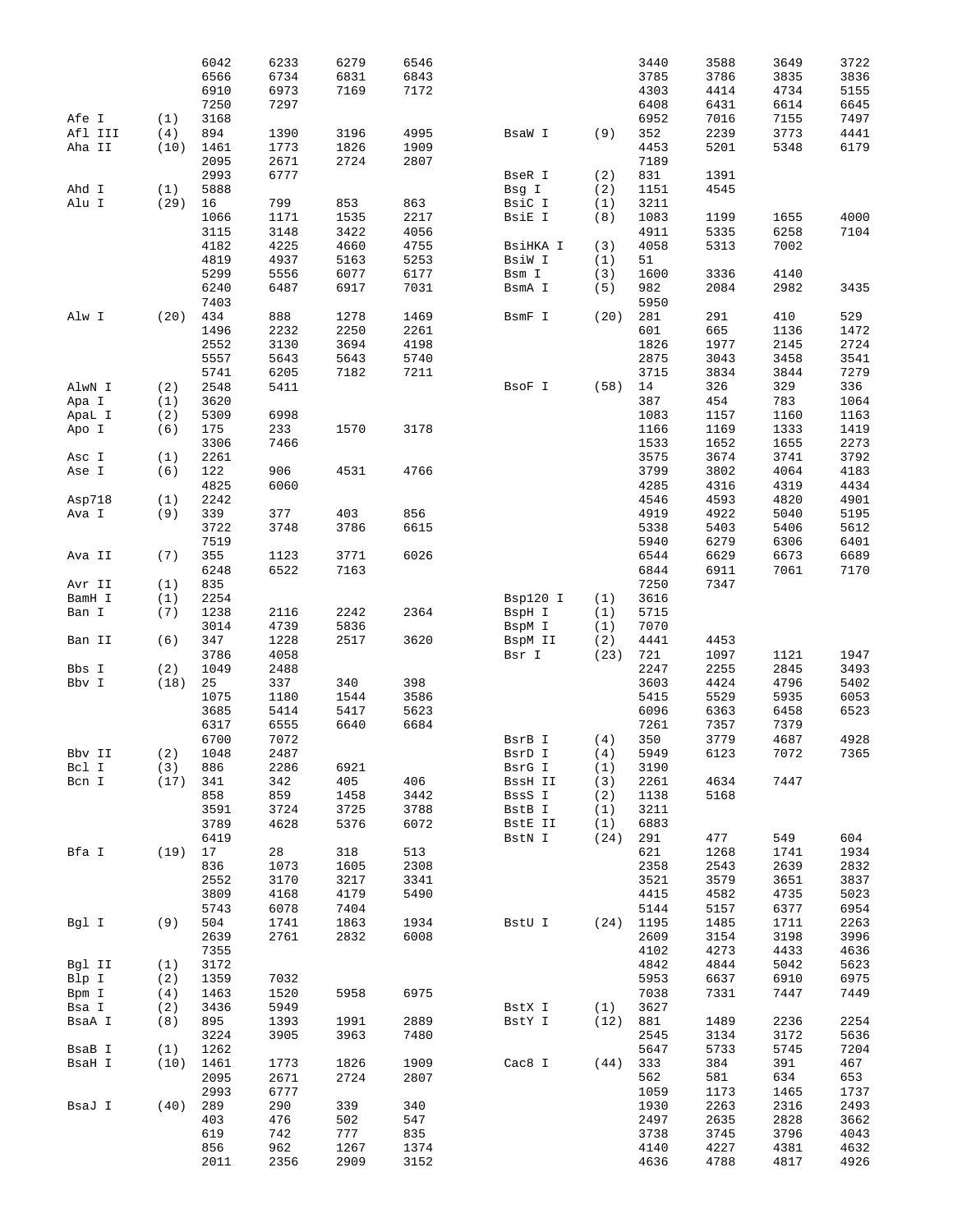|                  |            | 5012         | 5049         | 5609         | 6000         | Fsp I         | (1)       | 6110         |              |              |              |
|------------------|------------|--------------|--------------|--------------|--------------|---------------|-----------|--------------|--------------|--------------|--------------|
|                  |            | 6633         | 6810         | 6915         | 7095         | Gdi II        | (10)      | 506          | 1079         | 1081         | 1370         |
|                  |            | 7264         | 7370         | 7374         | 7449         |               |           | 1651         | 1653         | 2269         | 4835         |
| Cfr10 I          | (8)        | 382          | 1463         | 3743         | 4494         |               |           | 6275         | 6809         |              |              |
|                  |            | 4518         | 5968         | 7319         | 7372         | Gsu I         | (4)       | 1464         | 1519         | 5959         | 6974         |
|                  |            |              |              |              |              |               |           |              |              |              |              |
| Cla I            | (1)        | 3141         |              |              |              | Hae I         | (9)       | 498          | 834          | 967          | 4374         |
| Csp6 I           | (22)       | 52           | 1869         | 1894         | 1949         |               |           | 4410         | 5010         | 5021         | 5473         |
|                  |            | 1982         | 2033         | 2190         | 2243         |               |           | 7442         |              |              |              |
|                  |            | 2249         | 2767         | 2792         | 2847         | Hae II        | (10)      | 364          | 3170         | 3769         | 4232         |
|                  |            | 2880         | 2931         | 3088         | 3191         |               |           | 4551         | 4873         | 5243         | 6790         |
|                  |            | 3225         | 6369         | 6602         | 6815         |               |           | 7220         | 7369         |              |              |
|                  |            | 6823         | 7306         |              |              | Hae III       | (29)      | 498          | 507          | 776          | 782          |
| Dde I            | (9)        | 795          | 1359         | 2418         | 2527         |               |           | 834          | 967          | 1082         | 1373         |
|                  |            | 4070         | 5270         | 5679         | 5845         |               |           | 1654         | 1735         | 1928         | 2272         |
|                  |            | 7032         |              |              |              |               |           | 2633         | 2826         | 3618         | 4374         |
| Dpn I            | (36)       | 429          | 883          | 888          | 1198         |               |           | 4410         | 4836         | 5010         | 5021         |
|                  |            | 1259         | 1273         | 1475         | 1491         |               |           | 5039         | 5473         | 5931         | 6011         |
|                  |            | 2238         | 2256         | 2288         | 2547         |               |           | 6278         | 6812         | 6846         | 7376         |
|                  |            | 3136         | 3174         | 3243         | 3700         |               |           | 7442         |              |              |              |
|                  |            |              |              |              |              |               |           |              |              |              |              |
|                  |            | 4193         | 5563         | 5638         | 5649         | Hga I         | (11)      | 89           | 1042         | 1468         | 2176         |
|                  |            | 5657         | 5735         | 5747         | 5852         |               |           | 3074         | 3969         | 4132         | 5105         |
|                  |            | 6193         | 6211         | 6257         | 6740         |               |           | 5683         | 6431         | 6767         |              |
|                  |            | 6923         | 7103         | 7113         | 7188         | HgiA I        | (3)       | 4058         | 5313         | 7002         |              |
|                  |            | 7206         | 7434         | 7455         | 7493         | HgiE II       | (2)       | 2353         | 5574         |              |              |
| DpnII            | (36)       | 427          | 881          | 886          | 1196         | Hha I         | (37)      | 363          | 1063         | 1485         | 2263         |
|                  |            | 1257         | 1271         | 1473         | 1489         |               |           | 2265         | 3169         | 3768         | 4104         |
|                  |            | 2236         | 2254         | 2286         | 2545         |               |           | 4231         | 4474         | 4550         | 4636         |
|                  |            | 3134         | 3172         | 3241         | 3698         |               |           | 4638         | 4779         | 4844         | 4872         |
|                  |            | 4191         | 5561         | 5636         | 5647         |               |           | 4905         | 5175         | 5242         | 5342         |
|                  |            | 5655         | 5733         | 5745         | 5850         |               |           | 5516         | 5625         | 6018         | 6111         |
|                  |            | 6191         | 6209         | 6255         | 6738         |               |           | 6510         | 6560         | 6637         | 6789         |
|                  |            | 6921         |              |              | 7186         |               |           | 6977         | 7038         | 7065         | 7219         |
|                  |            |              | 7101         | 7111         |              |               |           |              |              |              |              |
|                  |            | 7204         | 7432         | 7453         | 7491         |               |           | 7313         | 7333         | 7368         | 7449         |
| Dra I            | (5)        | 3205         | 3237         | 3470         | 5754         |               |           | 7451         |              |              |              |
|                  |            | 5773         |              |              |              | HinC II       | (3)       | 900          | 3186         | 3517         |              |
| Dra III          | (4)        | 1369         | 6432         | 6860         | 7480         | Hind II       | (3)       | 900          | 3186         | 3517         |              |
| Drd I            | (3)        | 1051         | 4074         | 5103         |              | HinD III      | (1)       | 3146         |              |              |              |
| Dsa I            | (9)        | 502          | 742          | 962          | 2011         | Hinf I        | (19)      | 988          | 1320         | 1409         | 1446         |
|                  |            | 2909         | 3152         | 6431         | 6645         |               |           | 2061         | 2959         | 3213         | 3391         |
|                  |            | 7016         |              |              |              |               |           | 3603         | 3989         | 4097         | 4358         |
| Eae I            | (10)       | 505          | 965          | 1080         | 1371         |               |           | 4830         | 4895         | 4970         | 5366         |
|                  |            |              |              |              |              |               |           |              |              |              |              |
|                  |            |              |              |              |              |               |           |              |              |              |              |
|                  |            | 1652         | 2270         | 4372         | 4834         |               |           | 5883         | 6754         | 6967         |              |
|                  |            | 6276         | 6810         |              |              | HinI I        | (10)      | 1461         | 1773         | 1826         | 1909         |
| Eag I            | (2)        | 1080         | 1652         |              |              |               |           | 2095         | 2671         | 2724         | 2807         |
| Ear I            | (1)        | 4879         |              |              |              |               |           | 2993         | 6777         |              |              |
| Eco47 III        | (1)        | 3168         |              |              |              | HinP I        | (37)      | 361          | 1061         | 1483         | 2261         |
| Eco57 I          | (3)        | 1060         | 5542         | 6868         |              |               |           | 2263         | 3167         | 3766         | 4102         |
| Eco72 I          | (2)        | 895          | 1393         |              |              |               |           | 4229         | 4472         | 4548         | 4634         |
| ECON I           | (1)        | 3611         |              |              |              |               |           | 4636         | 4777         | 4842         | 4870         |
| $E$ co0109 I (2) |            | 1123         | 3616         |              |              |               |           | 4903         | 5173         | 5240         | 5340         |
| ECOR I           | (1)        | 3178         |              |              |              |               |           | 5514         | 5623         | 6016         | 6109         |
| ECOR II          | $(24)$ 289 |              | 475          | 547          | 602          |               |           | 6508         | 6558         | 6635         | 6787         |
|                  |            | 619          | 1266         | 1739         | 1932         |               |           | 6975         | 7036         | 7063         | 7217         |
|                  |            | 2356         | 2541         | 2637         | 2830         |               |           | 7311         | 7331         | 7366         | 7447         |
|                  |            | 3519         | 3577         | 3649         | 3835         |               |           | 7449         |              |              |              |
|                  |            | 4413         | 4580         | 4733         | 5021         | Hpa II $(36)$ |           | 340          | 353          | 358          | 383          |
|                  |            |              | 5155         |              | 6952         |               |           | 404          |              |              |              |
|                  |            | 5142         |              | 6375         |              |               |           |              | 857          | 1456         | 1464         |
| ECOR V           | (1)        | 3867         |              |              |              |               |           | 2240         | 2258         | 3440         | 3590         |
| Esp I            | (2)        | 1359         | 7032         |              |              |               |           | 3723         | 3744         | 3769         | 3774         |
| Fnu4H I          | $(58)$ 14  |              | 326          | 329          | 336          |               |           | 3787         | 4442         | 4454         | 4495         |
|                  |            | 387          | 454          | 783          | 1064         |               |           | 4505         | 4519         | 4627         | 4713         |
|                  |            | 1083         | 1157         | 1160         | 1163         |               |           | 5202         | 5349         | 5375         | 5565         |
|                  |            | 1166         | 1169         | 1333         | 1419         |               |           | 5969         | 6003         | 6070         | 6180         |
|                  |            | 1533         | 1652         | 1655         | 2273         |               |           | 6417         | 7190         | 7320         | 7373         |
|                  |            | 3575         | 3674         | 3741         | 3792         | Hph I $(12)$  |           | 959          | 2026         | 2924         | 4403         |
|                  |            | 3799         | 3802         | 4064         | 4183         |               |           | 5732         | 5959         | 6373         | 6431         |
|                  |            | 4285         | 4316         | 4319         | 4434         |               |           | 6747         | 6894         | 6980         | 7487         |
|                  |            | 4546         | 4593         | 4820         | 4901         | Kpn I         | (1)       | 2246         |              |              |              |
|                  |            | 4919         | 4922         | 5040         | 5195         | Mae I         | $(19)$ 17 |              | 28           | 318          | 513          |
|                  |            | 5338         | 5403         | 5406         | 5612         |               |           | 836          | 1073         | 1605         |              |
|                  |            |              |              |              |              |               |           |              |              |              | 2308         |
|                  |            | 5940         | 6279         | 6306         | 6401         |               |           | 2552         | 3170         | 3217         | 3341         |
|                  |            | 6544         | 6629         | 6673         | 6689         |               |           | 3809         | 4168         | 4179         | 5490         |
|                  |            | 6844         | 6911         | 7061         | 7170         |               |           | 5743         | 6078         | 7404         |              |
|                  |            | 7250         | 7347         |              |              | Mae II        | $(30)$ 50 |              | 54           | 304          | 894          |
| Fok I            | $(20)$ 307 |              | 359          | 686          | 1015         |               |           | 1392         | 1773         | 1785         | 1826         |
|                  |            | 1250         | 1483         | 2517         | 3439         |               |           | 1909         | 1990         | 2095         | 2671         |
|                  |            | 3766         | 3818         | 4320         | 4469         |               |           | 2683         | 2724         | 2807         | 2888         |
|                  |            | 4601<br>6454 | 5854<br>6607 | 6035<br>6851 | 6322<br>7352 |               |           | 2993<br>3962 | 3223<br>4327 | 3823<br>4344 | 3904<br>4561 |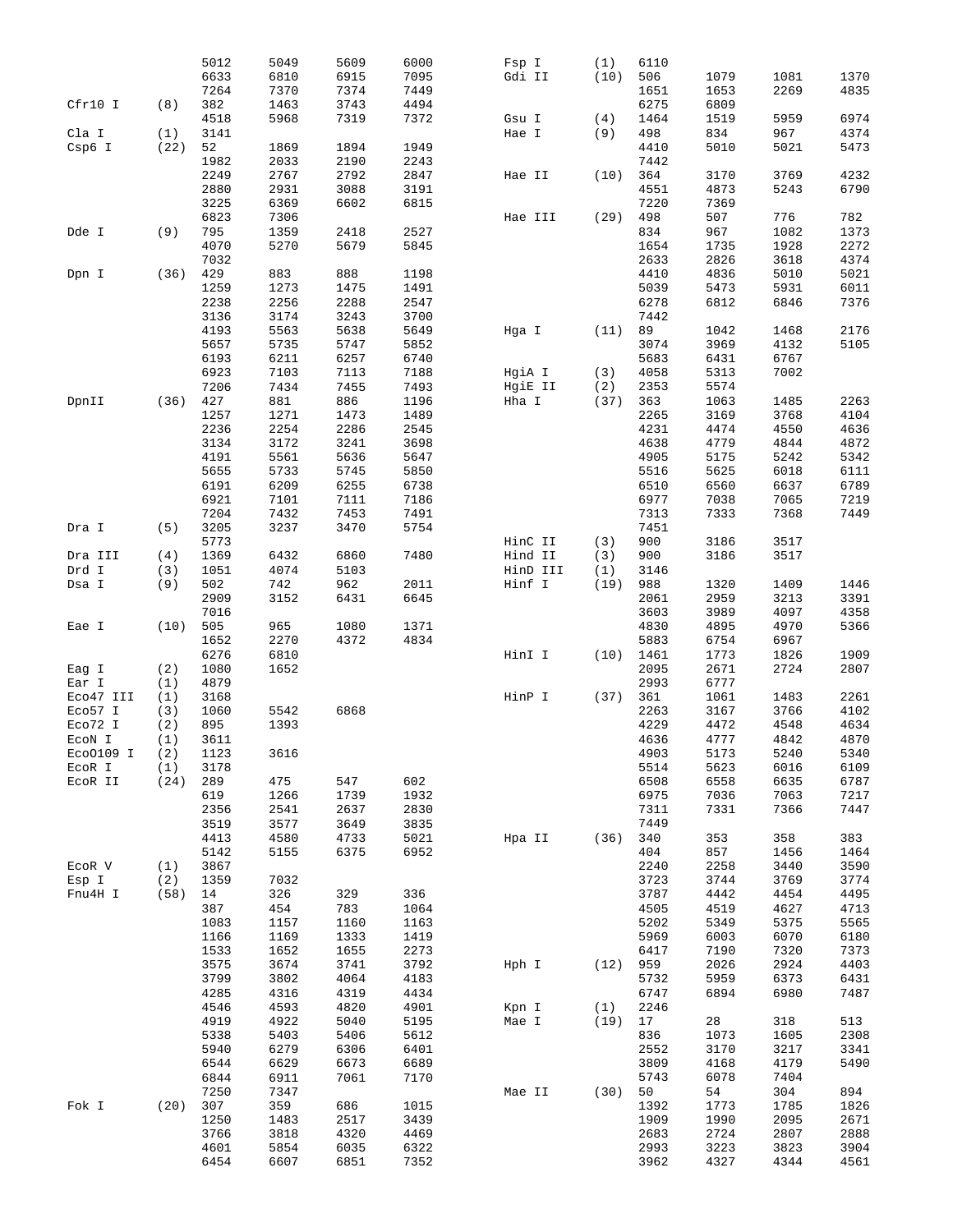|         |          | 5698<br>7479 | 6114<br>7548 | 6803 | 7289 |           |      | 1240<br>2366 | 2118<br>3016 | 2244<br>3618 | 2256<br>3783 |
|---------|----------|--------------|--------------|------|------|-----------|------|--------------|--------------|--------------|--------------|
| Mae III | (29)     | 46           | 248          | 1544 | 1712 |           |      | 4741         | 5027         | 5066         | 5838         |
|         |          | 1799         | 2148         | 2610 | 2697 |           |      | 5932         | 5973         | 6184         | 6829         |
|         |          | 3046         | 3280         | 3958 | 4018 |           |      | 7194         |              |              |              |
|         |          | 4621         | 5351         | 5414 | 5530 | Not I     | (1)  | 1652         |              |              |              |
|         |          | 5813         | 6144         | 6202 | 6355 | Nru I     | (1)  | 1195         |              |              |              |
|         |          | 6420         | 6551         | 6638 | 6682 | Nsi I     | (3)  | 585          | 657          | 4140         |              |
|         |          | 6877         | 6883         | 6985 | 7315 | Nsp7524 I | (6)  | 84           | 579          | 651          | 2495         |
|         |          | 7553         |              |      |      |           |      | 4138         | 4995         |              |              |
| Mbo I   | (36)     | 427          | 881          | 886  | 1196 | NspB II   | (9)  | 1171         | 2284         | 3154         | 4540         |
|         |          | 1257         | 1271         | 1473 | 1489 |           |      | 4819         | 5337         | 5582         | 6546         |
|         |          | 2236         | 2254         | 2286 | 2545 |           |      | 7169         |              |              |              |
|         |          | 3134         | 3172         | 3241 | 3698 | NspH I    | (6)  | 88           | 583          | 655          | 2499         |
|         |          | 4191         | 5561         | 5636 | 5647 |           |      | 4142         | 4999         |              |              |
|         |          | 5655         | 5733         | 5745 | 5850 | Pac I     | (1)  | 3162         |              |              |              |
|         |          | 6191         | 6209         | 6255 | 6738 | PaeR7 I   | (1)  | 7519         |              |              |              |
|         |          | 6921         | 7101         | 7111 | 7186 | Pal I     | (29) | 498          | 507          | 776          | 782          |
|         |          | 7204         | 7432         | 7453 | 7491 |           |      | 834          | 967          | 1082         | 1373         |
| Mbo II  | (14)     | 231          | 996          | 1053 | 1081 |           |      | 1654         | 1735         | 1928         | 2272         |
|         |          | 1499         | 2492         | 4262 | 4867 |           |      | 2633         | 2826         | 3618         | 4374         |
|         |          | 5656         | 5729         | 7079 | 7438 |           |      | 4410         | 4836         | 5010         | 5021         |
|         |          | 7441         | 7474         |      |      |           |      | 5039         | 5473         | 5931         | 6011         |
| Mlu I   | (1)      | 3196         |              |      |      |           |      | 6278         | 6812         | 6846         | 7376         |
| Mme I   | (3)      | 5209         | 5393         | 7441 |      |           |      | 7442         |              |              |              |
| Mnl I   | (50)     | 103          | 258          | 318  | 446  | Ple I     | (1)  | 5374         |              |              |              |
|         |          | 508          | 766          | 772  | 795  | Pme I     | (1)  | 3205         |              |              |              |
|         |          | 801          | 809          | 812  | 824  | Pml I     | (2)  | 895          | 1393         |              |              |
|         |          | 944          | 1005         | 1346 | 1347 | PpuM I    | (1)  | 1123         |              |              |              |
|         |          | 1369         | 1486         | 2192 | 2302 | Psp1406 I | (1)  | 6114         |              |              |              |
|         |          | 2344         | 2390         | 2465 | 2522 | PspA I    | (5)  | 339          | 403          | 856          | 3722         |
|         |          | 3090         | 3550         | 3683 | 3811 |           |      | 3786         |              |              |              |
|         |          | 4055         | 4241         | 4268 | 4298 | Pst I     | (3)  | 6            | 471          | 3662         |              |
|         |          | 4562         | 4844         | 4893 | 5103 | Pvu I     | (3)  | 1199         | 6258         | 7104         |              |
|         |          | 5176         | 5427         | 5827 | 5908 | Pvu II    | (2)  | 1171         | 4819         |              |              |
|         |          | 6054         | 6260         | 6399 | 6623 | Rsa I     | (22) | 53           | 1870         | 1895         | 1950         |
|         |          | 6720         | 6760         | 7168 | 7207 |           |      | 1983         | 2034         | 2191         | 2244         |
|         |          | 7452         | 7527         |      |      |           |      | 2250         | 2768         | 2793         | 2848         |
| Msc I   | (2)      | 967          | 4374         |      |      |           |      | 2881         | 2932         | 3089         | 3192         |
| Mse I   | (29)     | 22           | 57           | 122  | 138  |           |      | 3226         | 6370         | 6603         | 6816         |
|         |          | 212          | 906          | 3158 | 3162 |           |      | 6824         | 7307         |              |              |
|         |          | 3204         | 3236         | 3462 | 3469 | Rsr II    | (2)  | 355          | 3771         |              |              |
|         |          | 3946         | 3953         | 4174 | 4387 | Sac I     | (1)  | 4058         |              |              |              |
|         |          | 4531         | 4766         | 4825 | 5701 | Sac II    | (1)  | 3155         |              |              |              |
|         |          | 5753         | 5758         | 5772 | 5825 | Sal I     | (1)  | 3184         |              |              |              |
|         |          | 6060         | 6099         | 6716 | 7232 | Sap I     | (1)  | 4879         |              |              |              |
|         |          | 7545         |              |      |      | Sau3A I   | (36) | 427          | 881          | 886          | 1196         |
| Msl I   | (6)      | 2016         | 2914         | 3625 | 6140 |           |      | 1257         | 1271         | 1473         | 1489         |
|         |          | 6299         | 6995         |      |      |           |      | 2236         | 2254         | 2286         | 2545         |
| Msp I   | (36) 340 |              | 353          | 358  | 383  |           |      | 3134         | 3172         | 3241         | 3698         |
|         |          | 404          | 857          | 1456 | 1464 |           |      | 4191         | 5561         | 5636         | 5647         |
|         |          | 2240         | 2258         | 3440 | 3590 |           |      | 5655         | 5733         | 5745         | 5850         |
|         |          | 3723         | 3744         | 3769 | 3774 |           |      | 6191         | 6209         | 6255         | 6738         |
|         |          | 3787         | 4442         | 4454 | 4495 |           |      | 6921         | 7101         | 7111         | 7186         |
|         |          | 4505         | 4519         | 4627 | 4713 |           |      | 7204         | 7432         | 7453         | 7491         |
|         |          | 5202         | 5349         | 5375 | 5565 | Sau96 I   | (16) | 355          | 1123         | 1734         | 1927         |
|         |          | 5969         | 6003         | 6070 | 6180 |           |      | 2632         | 2825         | 3616         | 3617         |
|         |          | 6417         | 7190         | 7320 | 7373 |           |      | 3771         | 5930         | 6009         | 6026         |
| MspAl I | (9)      | 1171         | 2284         | 3154 | 4540 |           |      | 6248         | 6522         | 7163         | 7375         |
|         |          | 4819         | 5337         | 5582 | 6546 | Sca I     | (1)  | 2250         |              |              |              |
|         |          | 7169         |              |      |      | ScrF I    | (41) | 291          | 340          | 341          | 404          |
| Nae I   | (4)      | 384          | 1465         | 3745 | 7374 |           |      | 405          | 477          | 549          | 604          |
| Nci I   | (17)     | 340          | 341          | 404  | 405  |           |      | 621          | 857          | 858          | 1268         |
|         |          | 857          | 858          | 1457 | 3441 |           |      | 1457         | 1741         | 1934         | 2358         |
|         |          | 3590         | 3723         | 3724 | 3787 |           |      | 2543         | 2639         | 2832         | 3441         |
|         |          | 3788         | 4627         | 5375 | 6071 |           |      | 3521         | 3579         | 3590         | 3651         |
|         |          | 6418         |              |      |      |           |      | 3723         | 3724         | 3787         | 3788         |
| Nco I   | (4)      | 742          | 962          | 2011 | 2909 |           |      | 3837         | 4415         | 4582         | 4627         |
| Nde I   | (3)      | 1885         | 2783         | 3229 |      |           |      | 4735         | 5023         | 5144         | 5157         |
| NgoM I  | (4)      | 382          | 1463         | 3743 | 7372 |           |      | 5375         | 6071         | 6377         | 6418         |
| Nla III | (30)     | 71           | 88           | 583  | 655  |           |      | 6954         |              |              |              |
|         |          | 746          | 966          | 1498 | 1646 | Sec I     | (40) | 289          | 290          | 339          | 340          |
|         |          | 1955         | 2015         | 2499 | 2853 |           |      | 403          | 476          | 502          | 547          |
|         |          | 2913         | 3382         | 3919 | 3979 |           |      | 619          | 742          | 777          | 835          |
|         |          | 4142         | 4291         | 4355 | 4379 |           |      | 856          | 962          | 1267         | 1374         |
|         |          | 4609         | 4653         | 4999 | 5719 |           |      | 2011         | 2356         | 2909         | 3152         |
|         |          | 6210         | 6220         | 6298 | 6334 |           |      | 3440         | 3588         | 3649         | 3722         |
|         |          | 6577         | 7533         |      |      |           |      | 3785         | 3786         | 3835         | 3836         |
| Nla IV  | (21)     | 346          | 553          | 625  | 1124 |           |      | 4303         | 4414         | 4734         | 5155         |